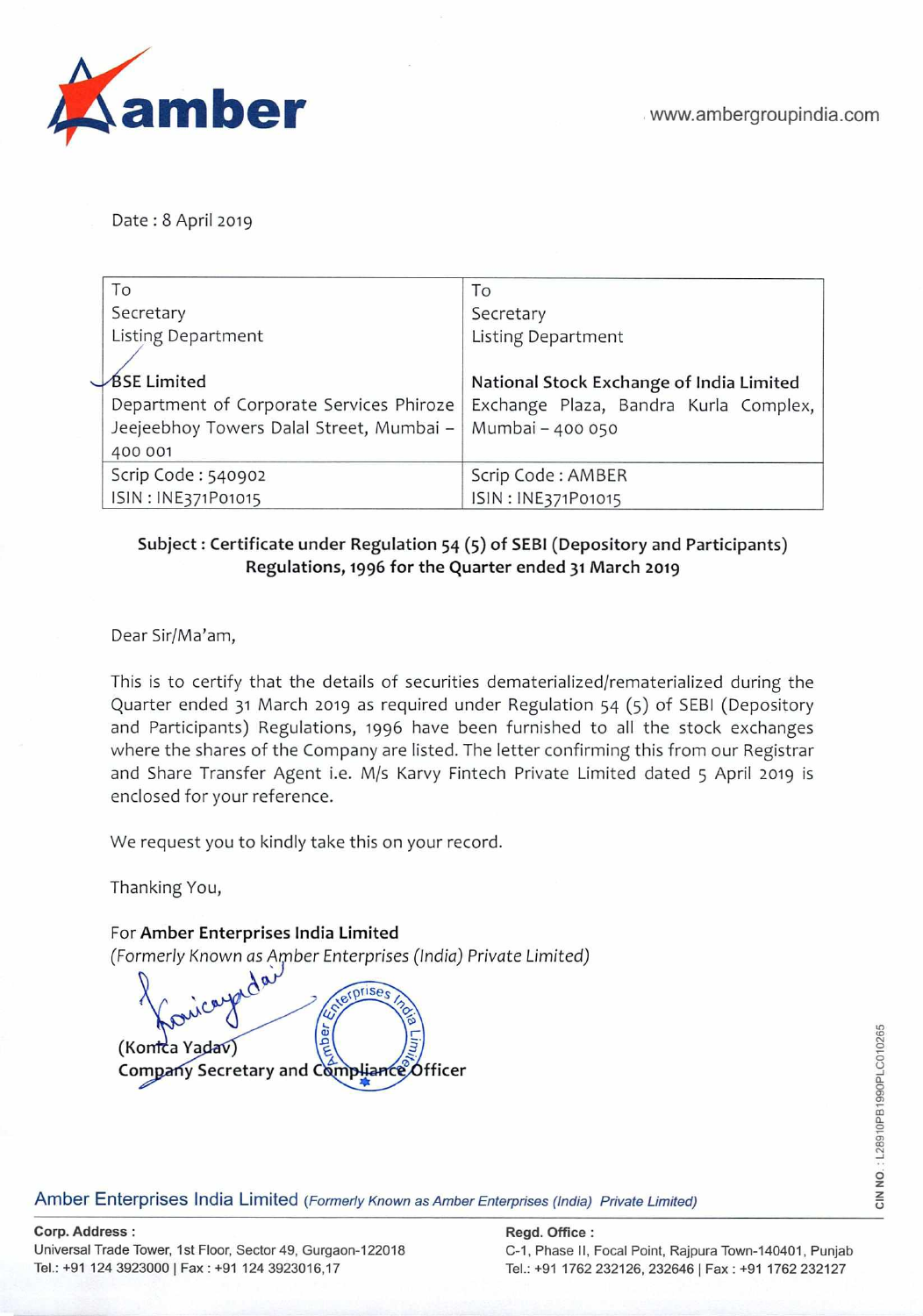KFPL/MRVS/NSDL/54(5) E/1 Date: 05/04/2019

NATIONAL SECURITIES DEPOSITORY LIMITED TRADE WORLD 4TH FLOOR KAMALA MILLS COMPOUND SENAPATI BAPAT MARG LOWER PAREL MUMBAI - 400 013

Dear  $Sir(s)$ , Sub: Certificate under Regulation 54(5) for the quarter ended March 31, 2019

We as Registrars, Share Transfer and Depository Services agents of the AMBER ENTERPRISES INDIA LIMITED, certify that the details of securities dematerialized/rematerialized during the aforesaid period, as required under Regulation 54(5) of SEBI (Depositories and participants) Regulations 1996 have been furnished to all the Stock Exchanges where the shares of the company are listed.

KARVY FINTECH

Thanking you,

Yours faithfully, For KARVY FINTECH PRIVATE LIMITED

G VASANTH RAO CHOWDARI Manager

CC TO:

THE COMPANY SECRETARY AMBER ENTERPRISES INDIA LIMITED Universal Trade Tower, 1st Floor Sector-49, Sohna Road, Gurgaon 122018

> Karvy Fintech Private Limited (KFPL) (Formerly known as KCPL Advisory Services Private Limited)

> > **Registered & Corporate Office**

"Karvy Selenium Tower-B", Plot No. 31 & 32, Gachibowli, Financial District, Nanakramguda, Serilingampally, Hyderabad - 500032, Telangana. Ph: +91 40 6716 2222, 3321 1000 | www.karvyfintech.com | CIN: U72400TG2017PTC117649